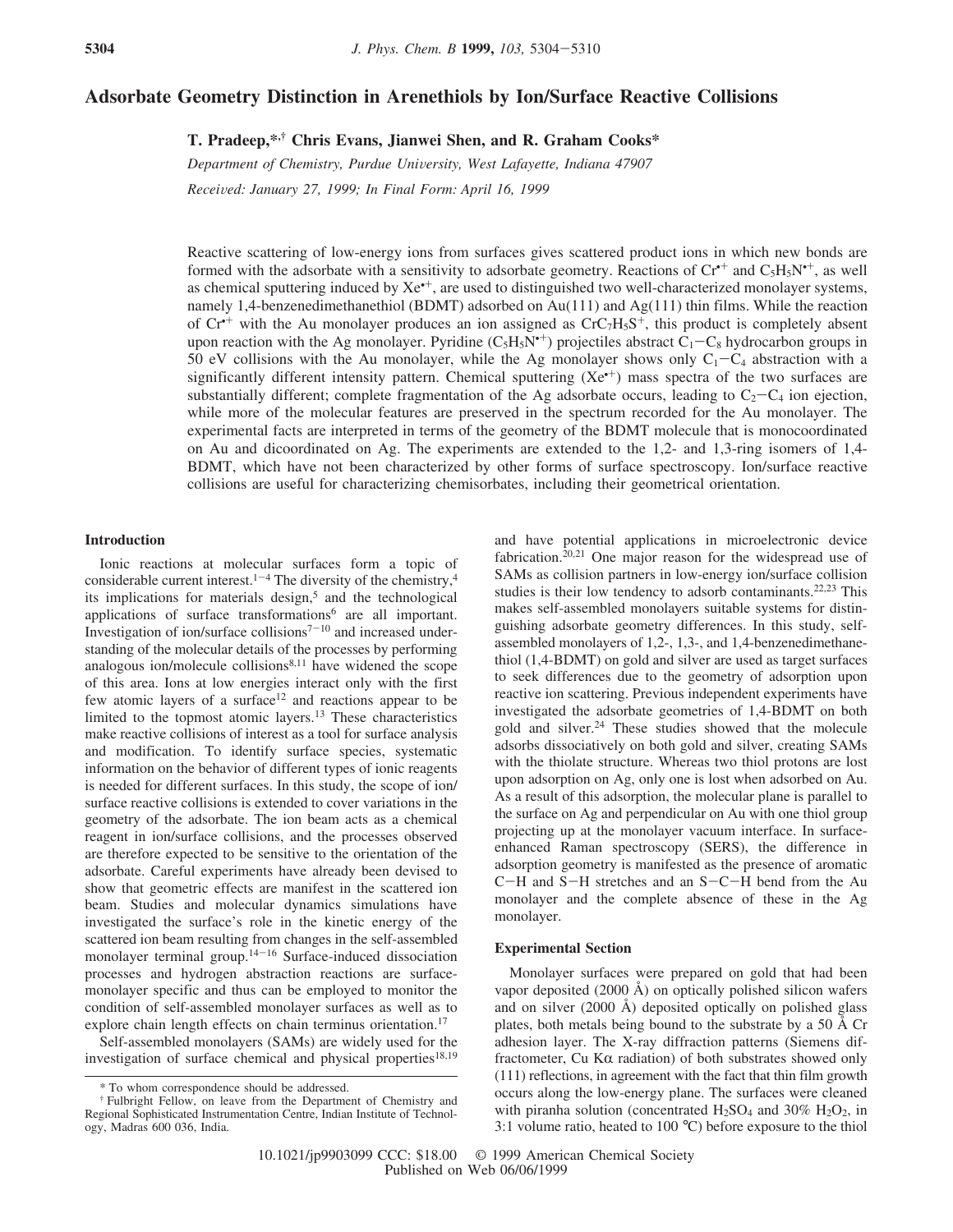(caution: piranha solution is highly oxidizing and care should be taken in handling it). The resulting monolayers were prepared by the well-documented procedure<sup>25</sup> of exposing a 1 mM solution of the corresponding thiol in ethyl alcohol to previously cleaned surfaces for 24 h. After exposure, the surfaces were washed with ethanol repeatedly and dried in a stream of nitrogen and inserted into the spectrometer. XPS analysis (Physical Electronics, Mg K $\alpha$  nonmonochromatic radiation, 70 mW) of these monolayers showed no adventitious species.

Experiments were conducted using a four-analyzer BEEQ mass spectrometer described previously.<sup>26</sup> A mass- and energyanalyzed ion beam was directed at the surface held in an ultrahigh vacuum scattering chamber. The beam was decelerated and brought to the set collision energy prior to surface impact. The energy and mass distribution of the product ions was analyzed using the remaining EQ analyzers. In the experiments described below, the incident angle was 45° and the scattering angle was set at 90°. The experiments were conducted at a base vacuum of  $2 \times 10^{-9}$  Torr and chemical sputtering experiments showed negligible adventitious carbonaceous species on the surface. Under these vacuum conditions, adventitious contaminants are not observed on hydrocarbon SAMs for the first few hours after introduction. The collision energy range investigated was 10-90 eV. Primary ions were generated by 70 eV electron impact. All data are recorded in Thomson, where  $1 \text{ Th} = 1$ Da/electronic charge,<sup>27</sup> in low-resolution mode ( $\Delta m = 2$  Da, at half-height) due to the low abundance of the scattered ions. Typical ion/surface measurement periods were less than 1 h, and the ion doses involved were approximately  $10^{10}$  (ion/cm<sup>2</sup>)/ s. Over the measurement period, significant surface damage is not expected.<sup>17</sup> In agreement with this expectation, no time dependent effects were seen. Different monolayers were used for each series of experiments.

## **Results and Discussion**

**Ion/Surface Reactions and Chemical Sputtering.** Scattered ion mass spectra recorded upon collision of 90 eV  ${}^{52}Cr^{+}$  ions at 1,4-BDMT monolayers chemisorbed on Au and Ag are shown in Figure 1. A large fraction of the ion current is lost due to neutralization at the surfaces. Principal features of interest are the differences that occur in both the high- and low-mass regions between the two monolayer surfaces. In the case of the monolayer assembled on Au, ions up to  $m/z$  173 are observed, whereas for the Ag case, there is no prominent peak above *m*/*z* 52. In both experiments, the major ion scattered from the surface is the reflected  $Cr^+$  projectile ion. Either the remaining ions originate from the surface, and correspond to surface molecular fragments emitted in the process known as chemical sputtering,<sup>28</sup> or they are ionic products of bond-forming reactions between the adsorbate and the projectile. In the case of the monolayer assembled on Ag, the most prominent peaks are due to hydrocarbon ions resulting from chemical sputtering of the adsorbed species. Peaks corresponding to  $C_2$  and  $C_3$  hydrocarbon species are observed in greater abundance than the  $C_4$  hydrocarbon species. In the case of the monolayer assembled on Au, the  $Cr<sup>+</sup>$  spectrum is characterized by a series of peaks that correspond to  $C_2$  to  $C_8$  hydrocarbon ions, the higher mass ions being more weakly represented. While giving a major signal in the case of the Au monolayer surface, the  $C_5$  hydrocarbon ions are completely absent for the Ag monolayer surface. Particularly interesting is the peak at *m*/*z* 173, shown by isotopic selection to contain Cr (see the inset of Figure 1). This ion is present in the spectrum of the adsorbate on Au but absent in the Ag surface experiment. We assign the peak to the ion,  $(SCH-C<sub>6</sub>H<sub>4</sub>)-Cr<sup>+</sup>$ ,



Figure 1. Scattered ion mass spectra recorded upon collision of 90 eV Cr•+ ions on 1,4-BDMT monolayers assembled on (a) Au and (b) Ag. Assignments are suggested for the prominent peaks. Note the peak at *m*/*z* 173.

the structure of which is not known or is not of immediate concern. Of interest, however, is the fact that the adsorbate geometry at Au is such that abstraction of a major portion of the adsorbate is possible, while similar behavior is not observed for chemisorption of 1,4-DBMT on Ag.

Scattering of 50 eV pyridine molecular ions,  $C_5H_5N^*$ <sup>+</sup> ( $m/z$ ) 79), from the monolayer of 1,4-BDMT on Au, is compared in Figure 2 to the behavior of its positional isomers. Analogously, Figure 3 shows the corresponding data for the 1,4-BDMT monolayer on Ag in comparison with the data for its ringsubstituted isomers. The ion/surface collisions lead to fragmentation of the pyridine projectile, and the most abundant peaks below *m*/*z* 79, mainly *m*/*z* 26 and 27 and *m*/*z* 52 and 53 are attributed simply to surface-induced dissociation (Figures 2 and 3). This is consistent with previously reported  $data<sup>1,29</sup>$  on dissociative scattering of pyridine molecular ions at hydrocarbon surfaces. As can be seen, there are significant differences in the product ions at higher masses when the Au and Ag surfaces are compared. The peaks above *m*/*z* 79, which are spaced by approximately 14 Th, are consistent with hydrocarbon additions to the pyridine projectile ion. The exact chemical composition of these peaks is not known. Spectra collected at lower energy  $(20-30 \text{ eV})$ , however, confirmed addition of  $C_1$  and  $C_2$  groups to the pyridine projectile ion. During collisions at 50 eV, as shown in Figures 2 and 3, other processes may contribute to the abundance of the peaks present above *m*/*z* 79. At this energy chemical sputtering is likely to be an important process. The peaks observed at *m*/*z* 91, from both monolayers, may result from both chemical sputtering of surface-bound species to form  $C_7H_7^+$ , as well as from hydrocarbon abstraction by the pyridine projectile ions to form  $[C_6H_5N]$  -  $CH_2$ <sup>++</sup>. At lower energy collisions, where chemical sputtering is not a dominant process, hydrocarbon abstraction is still observed. In addition to the C*n*H*<sup>m</sup>*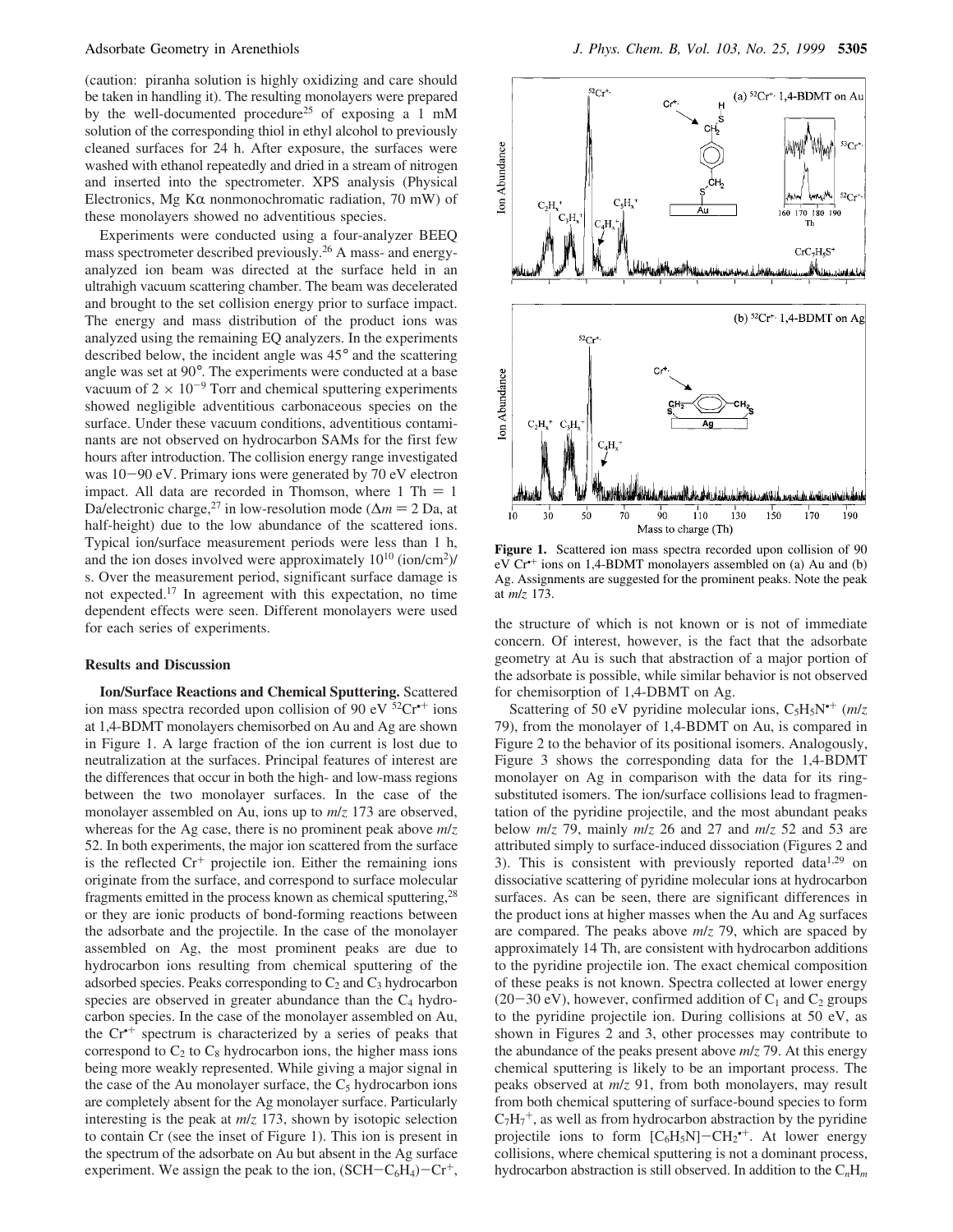

**Figure 2.** Scattered ion mass spectra recorded upon collision of 50 eV  $C_5H_5N^{*+}$  ions on (a) 1,4-BDMT, (b) 1,2-BDMT, and (c) 1,3-BDMT assembled on Au. Note the pickup of hydrocarbon fragments. Assignments are suggested for the prominent peaks. The peak marked \* is due to phthalate contamination.

Mass to charge (Th)

abstractions, the 1,2-BDMT monolayer on Au also appears to show contributions from C*n*SH*<sup>m</sup>* ions. The isomeric BDMT chemisorbates on Au each display a maximum of eight carbon atom abstractions, whereas when they are assembled on Ag, abstraction of hydrocarbon groups with a maximum of four carbons by pyridine is observed. The intensity of the peaks due to these pickup reactions gradually decreases to higher mass. When comparing the abstraction patterns from the three Ag surfaces are compared to the abstractions observed from the corresponding Au surfaces shown in Figure 2, there are clear differences. The important result is that the two substrates are readily distinguished in the case of each of the three isomers even though the chemical composition of many of the peaks is not verifiable. For the Au surfaces, peaks consistent with the additions of fragments with up to eight carbons are observed, while for Ag, groups containing a maximum of five carbon atoms are picked up by the reacting ion.

Figure 4 shows the scattered ion mass spectrum recorded upon collision of  $Xe^{+}$  with the 1,4-BDMT monolayer on Au at 90 eV collision energy and compares this with the spectra of the 1,2- and 1,3-BDMT isomers. The corresponding data for the BDMT monolayers on Ag are shown in Figure 5. As in the case of Cr•+ collisions, the Ag monolayer spectra show mainly peaks in the low-mass region while for the Au chemisorbate, peaks with significant intensities are observed at higher masses. Again, the abundant peaks noted in the low-mass region are due to chemical sputtering of the adsorbate. Of particular interest are the ions at *m*/*z* 90, 104, and 135. Which are weak or absent



**Figure 3.** Scattered ion mass spectra recorded upon collision of 50 eV  $C_5H_5N^{*+}$  ions on (a) 1,4-BDMT, (b) 1,2-BDMT, and (c) 1,3-BDMT assembled on Ag. Again, note the pickup of hydrocarbon fragments. Assignments are suggested for the prominent peaks.

for the isomeric BDMT monolayers on Ag, while considerably more abundant in the case of these monolayers assembled on Au. They are assigned as  $C_6H_4-CH_2^+$ ,  $CH_2-C_6H_4-CH_2^+$ , and  $+CH_2-C_6H_4-CH-S$ , respectively. In the case of the 1,2-BDMT monolayer on Au, comparable peaks are observed at *m*/*z* 90 and 104, but a very intense peak at *m*/*z* 135 is also observed. Similarities between the 1,4- and 1,3-BDMT chemical sputtering mass spectra on Au and Ag (as shown in Figure 5) point to similar adsorbate structures, while the ortho isomer behaves distinctively. One characteristic feature of the 1,2- BDMT on Ag spectrum is the abundant ion at *m*/*z* 18 due to  $H<sub>2</sub>O<sup>+</sup>$ . This might be due to intercalated  $H<sub>2</sub>O$  or to defects in the monolayer, although there is no other evidence for this. Second, a strong peak at  $m/z$  135, again assigned to  $+CH_2 C_6H_4$ –CHS is observed only for the 1,2-BDMT isomer on Ag. Table 1 summarizes the most important scattered ion products from the ion/surface reactions and chemical sputtering processes.

**Interpretation of 1,4-BDMT Data.** On the basis of independent data<sup>24</sup> we propose that, when the 1,4-BDMT molecule is self-assembled on Au, only one sulfur is bound to the surface, thus making it possible to cleave a single bond and abstract the  $HS-CH_2-C_6H_4$ <sup>-</sup> group; this ion is suggested to subsequently lose H<sub>2</sub>, forming the species at  $m/z$  173. Cleavage of the C<sub>6</sub>H<sub>4</sub>-CH<sup>2</sup> bond is energetically unfavorable compared to cleavage of the  $CH_2-S$  bond; however, this is compensated for by the stability of the  $C_7$  cyclic ion (substituted tropylium or benzyl) that can be formed in this case. When 1,4-BDMT is assembled on Ag, the spectra are interpreted in terms of an adsorbate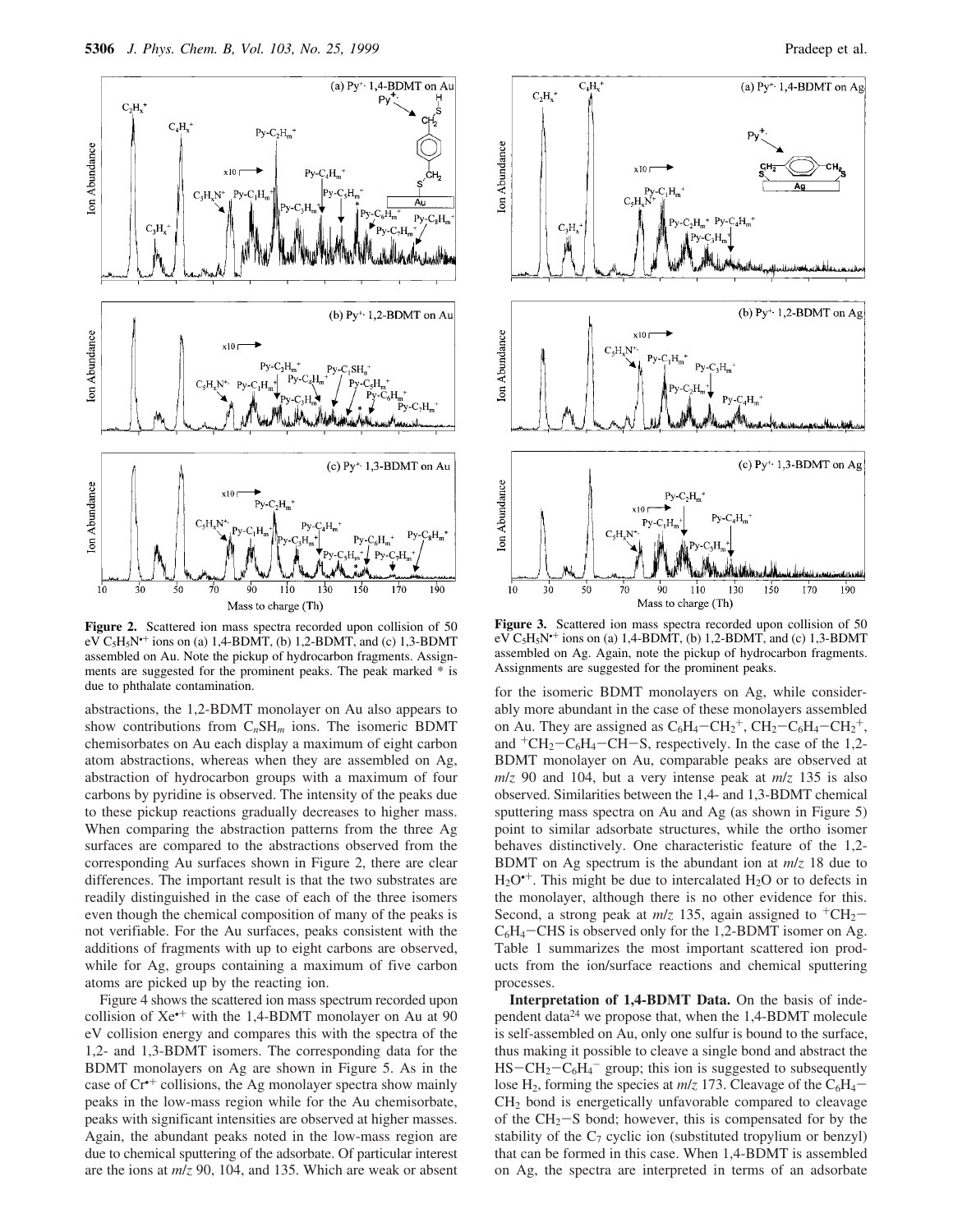

**Figure 4.** Scattered ion mass spectra recorded upon collision of 90 eV  $Xe^{+}$  ions on (a) 1,4-BDMT, (b) 1,2-BDMT, and (c) 1,3-BDMT assembled on Au. Note the peaks at *m*/*z* 90, 104, and 135. Assignments are suggested for the prominent peaks. The peak marked \* is due to phthalate contamination.

structure in which both thiols of the 1,4-BDMT molecule are bound to the surface. In this bidentate form, there is probably an increased interaction with the surface due to ring-surface  $\pi$ bonding. Both these aspects would mitigate against formation of the ion at *m*/*z* 173 in this case, even though the Ag-S bond energy of 51.9 kcal/mol is significantly lower than the Au-S bond energy of 100 kcal/mol.<sup>30</sup> The energy dependence of the reaction leading to *m*/*z* 173 was studied for the gold surface and an approximate onset of 50 eV lab collision energy determined. This is consistent $31$  with cleavage of a relatively strong aryl-CH<sup>2</sup> bond. Another notable difference between the two spectra (Figure 1) is the larger absolute signal (and relatively smaller noise) resulting from the collision of  $Cr<sup>+</sup>$  with the Au surface as compared to the Ag surface. This effect is explained as a consequence of the proposed mono- vs bidentate bonding in the Au vs the Ag case.

Although the pickup of a group containing one to four carbon atoms from hydrocarbon surfaces by pyridine molecular ions has been reported previously,<sup>1</sup>  $C_6H_n$  is the heaviest carbon species abstracted by polycyclic aromatic hydrocarbon ions from hydrocarbon-covered surfaces.<sup>32</sup> The abstraction of up to eight carbon species from an adsorbate by a monocyclic ion is therefore noteworthy. Previous studies have shown pyridine molecular ions to undergo  $C_1$  and  $C_2$  abstraction reactions by formation of a new bond formed to the nitrogen atom.<sup>33</sup> As the number of carbon atoms abstracted increases, the width of the observed mass peak increases due to the presence of multiple hydrogen atoms.



**Figure 5.** Scattered ion mass spectra recorded upon collision of 90 eV Xe•+ ions on (a) 1,4-BDMT, (b) 1,2-BDMT, and (c) 1,3-BDMT assembled on Ag. Note the peaks at *m*/*z* 90, 104, and 135. Assignments are suggested for the prominent peaks.

Abstraction of heavier hydrocarbon fragments is more likely in the case of the Au adsorbate where cleavage of one Au-S bond can potentially abstract up to eight carbon atoms. In the case of Ag, both Ag-S bonds must be cleaved for the abstraction of all eight carbon atoms. This is a less probable process and abstraction of fragments rather than the complete adsorbate is expected to be favored, as observed.

The experimental facts presented above establish that there is considerable difference in the ion/surface chemistry between the 1,4-BDMT in the two different adsorbate geometries. The difference is expected, considering the surface specificity of lowenergy ion/surface collisions. Even in SIMS, at 1.5 keV primary ion energy, most of the ejected material comes from the first two atomic layers,<sup>12</sup> and at energies below 100 eV, the released ions are derived exclusively from the topmost atomic layers.<sup>13</sup> Molecular dynamics simulations of particle collisions at surfaces have also shown that the region of interaction is limited to the first few atomic layers.<sup>16,34</sup> The experimental observations can be rationalized on the basis of the limited penetration depth (of ions that retain sufficient energy to be scattered) and the adsorption geometry. During projectile ion collisions at the monolayer assembled on Ag (see the schematic included in Figure 5), the phenyl ring is more exposed to ion impact, making ring as opposed to substituent bond cleavage more likely.

The above conclusions are based on and consistent with what is known from independent experiments about the adsorbate geometries of 1,4-BDMT on both gold and silver. These surfaces have previously been studied with surface-enhanced Raman spectroscopy (SERS) and X-ray photoelectron spectroscopy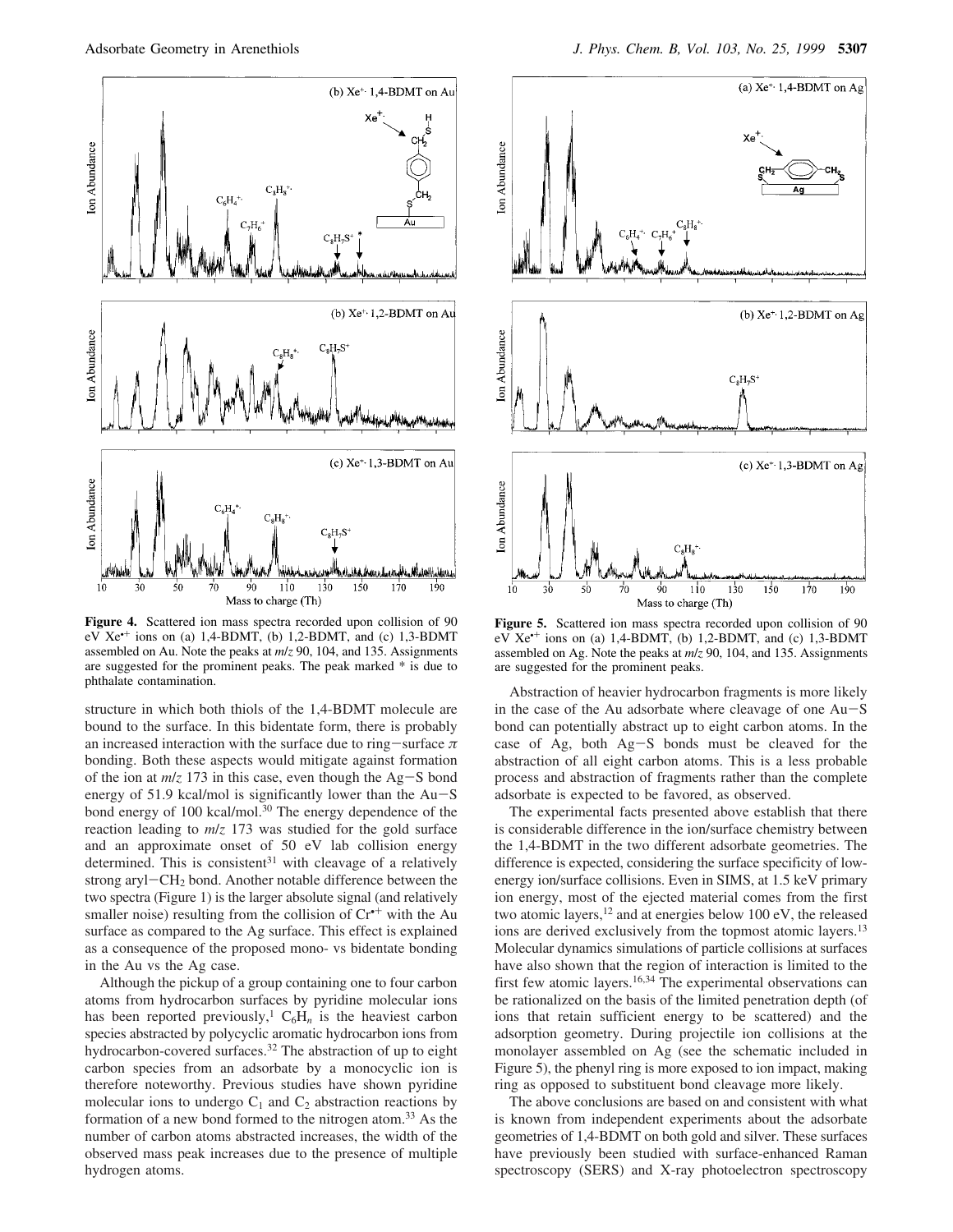**TABLE 1: Most Important Observed Scattered Ion Products from Ion/Surface Reactions and Chemical Sputtering Processes That Are Used To Differentiate the Geometric Differences between the Monolayers**

|                | ion projectile                                                    |                                                                     |                                                                                                                                                                                                                                                     |
|----------------|-------------------------------------------------------------------|---------------------------------------------------------------------|-----------------------------------------------------------------------------------------------------------------------------------------------------------------------------------------------------------------------------------------------------|
|                | $52Cr^{+}$                                                        | pyridine $(Pv^+)$                                                   | $Xe^{\bullet+}$                                                                                                                                                                                                                                     |
| 1,4-BDMT on Au | ions observed up to<br>and including $m/z$<br>173 $(CrC_7H_5S)^+$ | abstraction of up to eight.<br>carbon-containing species            | high-mass ions observed, including $m/z$ 90, 104, and 135<br>$(C_6H_4-CH_2^+$ , $CH_2-C_6H_4-CH_2$ , and $CH_2-C_6H_4-CH-S^+$ )                                                                                                                     |
| Ag             | no ions observed<br>above $m/z$ 52                                | abstraction of up to only four to five<br>carbon-containing species | ions observed at $m/z$ 90 and 104, while no ions observed<br>at $m/z$ 135                                                                                                                                                                           |
| 1,3-BDMT on Au |                                                                   | abstraction of up to eight.<br>carbon-containing species            | high-mass ions observed, including $m/z$ 90, 104, and 135<br>$(C_6H_4-CH_2^+$ , $CH_2-C_6H_4-CH_2^+$ , and $CH_2-C_6H_4-CH-S^+$ )                                                                                                                   |
| Ag             |                                                                   | abstraction of up to only four to five<br>carbon-containing species | ions observed at $m/z$ 90 and 104, while no ions observed<br>at $m/z$ 135                                                                                                                                                                           |
| 1,2-BDMT on Au |                                                                   | abstraction of up to eight.<br>carbon-containing species            | high-mass ions observed, including $m/z$ 90<br>and 104 ( $C_6H_4$ – $CH_2^+$ and $CH_2$ – $C_6H_4$ – $CH_2^+$ )<br>very intense peak at $m/z$ 135 (CH <sub>2</sub> -C <sub>6</sub> H <sub>4</sub> -CH-S <sup>+</sup> )<br>due to the "ortho effect" |
| Ag             |                                                                   | abstraction of up to only four to five<br>carbon-containing species | ions observed at $m/z$ 90 and 104<br>very intense peak at $m/z$ 135 due to the "ortho effect"                                                                                                                                                       |

(XPS). As discussed previously, when 1,4-BDMT is assembled on Au, it binds through one thiol group, losing a proton, while the other thiol projects up at the monolayer-vacuum interface.<sup>24</sup> By contrast, when assembled on Ag, the 1,4-BDMT molecule binds through both thiol groups in the bis-thiolate form.<sup>24</sup> Adsorption geometries of the ring isomers, namely, 1,2- and 1,3-BDMT, have not been investigated by other spectroscopic methods.

Earlier studies have shown that alkanethiolate SAMs organize differently on  $Ag(111)$  than on Au(111). While Au(111) has a  $(v3 \times v3)R30^{\circ}$  overlayer orientation, it is reported to be  $(v7 \times v3)$  $v7$ ) on Ag (111).<sup>23</sup> These differences in overlayer orientation between the two crystal structures cause compounds to adsorb differently. These surface structures, although determined for alkanethiolate SAMs, can serve as model systems for aromatic thiol systems investigated here. Top and 3-fold hollow sites (or a combination) of the crystal may be utilized for SAM adsorption, thus providing numerous geometric adsorption possibilities for systems with multiple anchoring groups. For instance, the distance between the two sulfur atoms in the dithiolate form of 1,4-BDMT is nearly 8.4 Å, quite close to the near-neighbor hollow sites located 8.834 Å apart for Ag.<sup>25</sup> This spacing allows multiple attachments to the Ag surface, and by occupying two such sites, the 1,4-BDMT molecule is observed to "lie down", or adopt a parallel orientation to the Ag surface. Note that this conclusion is based on the assumption that the BDMT self-assembled monolayers in this study do not adsorb to the Au and Ag surfaces, rather they assemble in a fashion similar to alkanethiolate self-assembled monolayers. Monolayer surfaces were prepared on optically smooth gold and silver that had been vapor deposited on polished silicon wafers and glass substrates, while the SERS study investigating the adsorption geometry of 1,4-BDMT was completed on SERS-active submicron roughened surfaces. No difference in adsorption geometry is expected from this SERS activation of the substrate.

**Interpretation of 1,2- and 1,3-BDMT Data.** Comparison of mass spectra collected from ion/surface collisions with the ring isomers of BDMT having an unknown adsorption geometry, and mass spectra collected from ion/surface collisions with 1,4- BDMT, with previously characterized adsorption geometries, allows several conclusions to be drawn about adsorption geometry. First, it is probable that 1,2-BDMT adsorbs to both Au and Ag surfaces through only one thiol. Direct evidence for this is the intense peak at *m*/*z* 135 observed in the chemical sputtering mass spectra recorded for both surfaces, as shown in Figures 4b and 5b. The enhancement of the *m*/*z* 135 peak, as **SCHEME 1: Proposed Mechanism To Explain the Enhanced Abundance of the Peak at** *m***/***z* **135, Observed from Xe**• <sup>+</sup> **Collisions with a 1,2-BDMT Monolayer Assembly on Both Au and Ag Surfaces**



compared to its abundance in 1,3- and 1,4-BDMT monolayers, is suggested to be due to an ortho effect, illustrated in Scheme 1. Formation of this ion follows proton transfer and release of the surface-bound species accompanied by neutral  $H_2S$  loss. This mechanism requires the ortho orientation of the carbon chains. In addition, spectra collected from collisions of pyridine molecular ions with the monolayer assembled on Au show abstraction of fragments up to  $C_8$ , consistent with the number of carbon atoms in the groups abstracted from 1,4-BDMT on Au where there is independent evidence for adsorption through one thiol. By contrast, when assembled on Ag, the fragments abstracted consist of up to  $C_4$  species only. While it is bound by only one thiol, as suggested by the intense peak at *m*/*z* 135,  $\pi$  interactions of the ring with the Ag surface may cause the ring to adopt a near parallel orientation to the surface. Such an orientation would inhibit the abstraction of large fragments of the adsorbate by the pyridine molecular ion, as in the 1,4-BDMT monolayer on Ag, where independent evidence gathered from surfaced-enhanced Raman scattering shows the ring to be oriented parallel to the surface.<sup>24</sup>

Spectra collected from ion/surface collisions with the 1,3- BDMT monolayer indicate that 1,3-BDMT monolayers adsorbed on Au are bound through one thiol, as in the case of 1,4-BDMT monolayers on Au. Reactive ion collisions of pyridine molecular ions (Figure 2c) show that pickup of groups containing a maximum of eight carbons occurs in ion/surface collisions with 1,3-BDMT on Au, just as with 1,4-BDMT where adsorption is through one thiol. Chemical sputtering mass spectra (Figure 4c) collected from  $Xe^{+}$  collisions with 1,3-BDMT on Au, also give very similar data to 1,4-BDMT on Au with respect to the ions observed at *m*/*z* 76, 90, 104, and 135. Such similarities in the spectra again indicate that 1,3-BDMT monolayers on Au are bound through one thiol.

Spectra collected from ion/surface collisions with 1,3-BDMT monolayers on Ag indicate that this species is most likely bound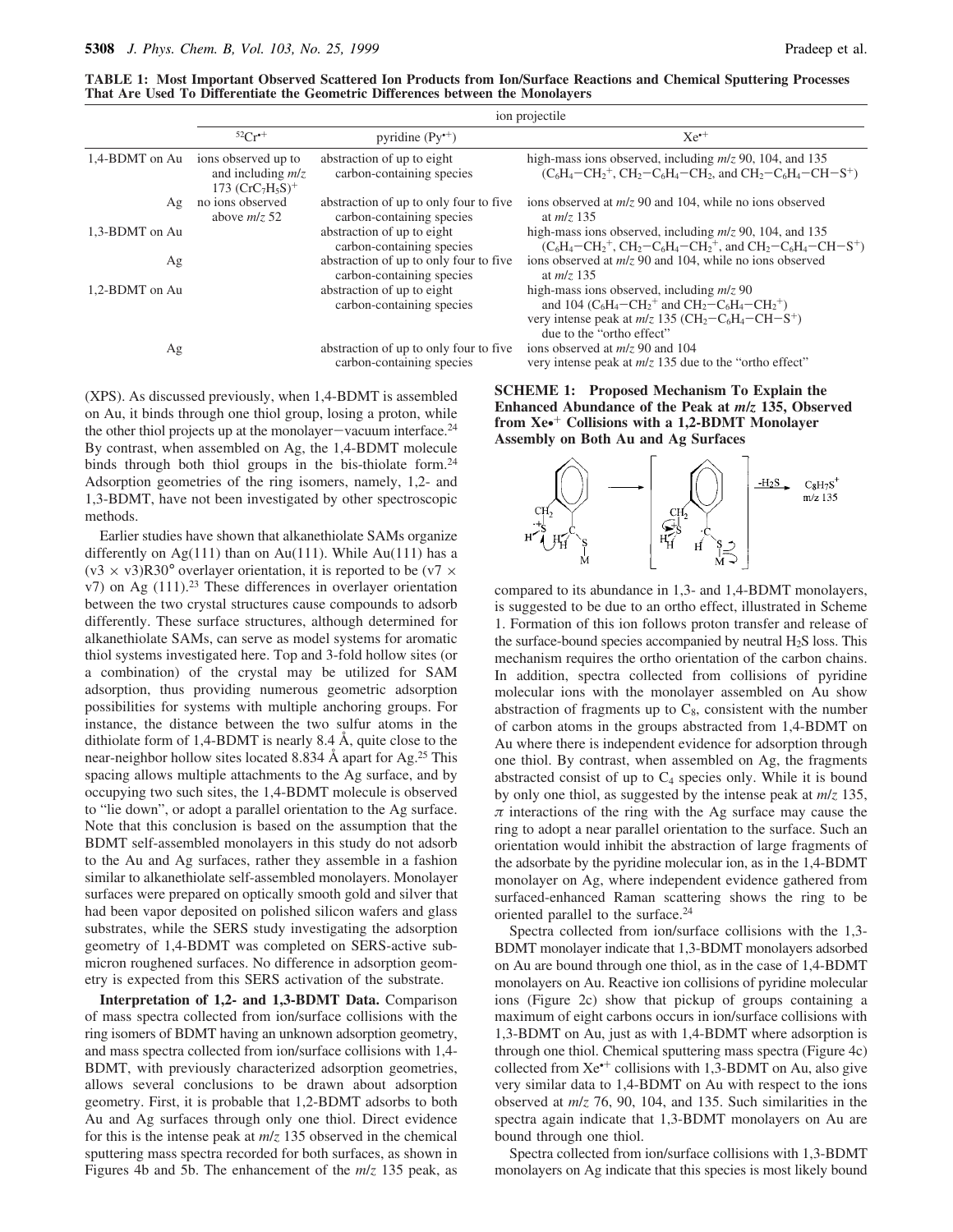to the surface through both thiol groups and probably adopts a near parallel orientation to the Ag surface. Reactive ion collisions of pyridine molecular ions with the monolayer assembled on Ag (Figure 3c) show abstraction of up to  $C_4$ species only, consistent with the number of abstractions from 1,4-BDMT on Ag where adsorption occurs through both thiols and the ring is oriented parallel to the Ag surface. In addition, chemical sputtering mass spectra (Figure 5c) are consistent with spectra collected from analogous collisions with 1,4-BDMT monolayers on Ag, namely the ions at *m*/*z* 76, 90, and 104 are of low abundance, and no enhancement of *m*/*z* 135 occurs.

### **Conclusions**

Ion/surface reactive collisions and charge exchange leading to chemical sputtering are both sensitive to chemisorbate geometry in the substituted aromatic compounds studied. Reactions of the pyridine molecular ion lead to the pickup of large parts of the adsorbate molecule from monolayers of 1,4- BDMT on Au, whereas monolayers of 1,4-BDMT on Ag allow only a small portions of the molecule to be abstracted. Adsorbate geometry also influences the reactions of metal ions, and a pickup reaction of the adsorbate-derived group,  $C_7H_5S$ , by  $Cr^+$ is observed from monolayers of 1,4-BDMT supported on Au, while chemisorption of the same compound on Ag leads to no such reaction. The differences in adsorbate geometry are also manifest in the chemical sputtering spectra, which can also be used to distinguish disorder in the adsorbate by allowing detection of trace quantities of adventitious species. In the case of fully organized structures, ions due to contaminants are not observed and this was the case with the surfaces studied here with the possible exception of 1,2-BDMT on Ag. Collectively, the data summarized in Table 1 are interpreted as being consistent with the suggestion made in ref 24 that monolayers of 1,4-BDMT are assembled on Au by binding to the surface through only one thiol, whereas in monolayers of 1,4-BDMT assembled on Ag the adsorbate is bound through both thiols.

On the basis of the information derived from the independently characterized 1,4-BDMT adsorbate systems, the adsorbate geometry of related systems is inferred. Ion/surface collisions involving the ring isomers, 1,2- and 1,3-BDMT on Au and Ag, allow conclusions to be drawn about their adsorption geometry. Monolayers of 1,2- and 1,3-BDMT, when assembled on Au surfaces, orient themselves perpendicularly to the surface and bind to the Au through only one of the thiol groups, with the second thiol projecting upward at the monolayer-vacuum interface. Monolayers of 1,3-BDMT assemble on Ag in a manner such that the ring structure is bound to the Ag surface through both thiol groups, causing the molecule to lie flat on the Ag surface. While 1,2-BDMT appears to adsorb to Ag surfaces through only one thiol group,  $\pi$  interactions of the ring with the Ag surface may result in a near parallel ring orientation to the surface in this case.

The study also suggests that the ion/surface reactions of interest here occur *at* the surface and not *above* the surface where gas-phase ion/molecule association processes would be involved.<sup>35</sup> This conclusion comes from fact that the chemical sputtering spectra yield distinctive ions, which are not those involved in the pyridine or  $Cr^{+}$  ion/surface reactions.

The demonstration that adsorbate geometry of monomolecular films can be characterized, even to a limited extent, by ion/ surface collisions may represent a significant development that complements the well-established analysis of surfaces using kiloelectronvolt energy ion beams. $36,37$  The discovery of ion/ surface reactions that are sensitive to closely related chemical

species should make it possible to extend the scope of this methodology for adsorbate characterization. The fact that ion/ surface inelastic processes can provide data even for fractional monolayer coverages should increase the potential value of this approach.

**Acknowledgment.** This work was supported by National Science Foundation (CHE-9732670). T.P. acknowledges the award of a Fulbright Fellowship and a Fulbright-Tata travel grant.

#### **References and Notes**

(1) Cooks, R. G.; Ast, T.; Mabud, M. A. *Int. J. Mass Spectrom. Ion Processes* **1990**, *100*, 209.

(2) Wörgötter, R.; Grill, V.; Herman, Z.; Schwarz, H.; Märk, T. D. *Chem. Phys. Lett.* **1997**, *270*, 333.

(3) Wörgötter, R.; Kubista, J.; Zabka, J.; Dolejsek, Z.; Märk, T. D.; Herman, Z. *Int. J. Mass Spectrom. Ion Processes* **1998**, *174*, 53.

(4) Cooks, R. G.; Ast, T.; Pradeep, T.; Wysocki, V. H. *Acc. Chem. Res.* **1994**, *27*, 316.

(5) Miller, S. A.; Luo, H.; Pachuta, S. J.; Cooks, R. G. *Science* **1997**, *275*, 1447. Compare with: Ceyer, S. T. *Annu. Re*V*. Phys. Chem.* **1988**, *39*, 479.

(6) Shi, J.; Kikawa, J. M.; Proksch R.; Schaffer, T.; Awschalom, D. D.; Medeirosribeiro, G.; Petroff, P. M. *Nature* **1995**, *377*, 707.

(7) Ada, E. T.; Kornienko, O.; Hanley, L. *J. Phys. Chem. B* **1998**, *102*, 3959.

(8) Hayward, M. J.; Park, F. D. S.; Phelan, L. M.; Bernasek, S. L.; Somogyi, A.; Wysocki, V. H. *J. Am. Chem. Soc.* **1996**, *118*, 8375.

(9) Koppers, W. R.; Beijersbergen, J. H. M.; Weeding, T. L.; Kistemaker, P. G.; Kleyn, A. W. *J. Chem. Phys.* **1997**, *107*, 10736.

(10) Morris, J. R.; Kim, G.; Barstis, T. L. O.; Mitra, R.; Jacobs, D. C. *J. Chem. Phys.* **1997**, *107*, 6448.

(11) Pradeep, T.; Riederer, D. E., Jr.; Hoke, S. H.; Ast, T.; Cooks, R. G.; Linford, M. R. *J. Am. Chem. Soc.* **1994**, *116*, 8658.

(12) In SIMS, even at kiloelectronvolt incident energies, most of the ejected material comes from the first layer. Smith, R.; Garrision, D. E., Jr.; Garrision, B. J. In *Secondary Ion Mass Spectrometry SIMS VII*; Benninghoven, A., Evans, C. A., Jr., McKeegan, K. D., Storms, H. A., Werner, H. W., Eds.; John Wiley and Sons: New York, 1989.

(13) Gu, C.; Wysocki, V. H. *J. Am. Chem. Soc.* **1997**, *119*, 12010.

(14) Houssiau, L.; Graupe, M.; Colorado, R.; Kim, H. I.; Lee, T. R.; Perry, S. S.; Rabalais, J. W. *J. Chem. Phys.* **1998**, *109*, 9134.

(15) Wainhaus, S. B.; Lim, H. J.; Schultz, D. G.; Hanley, L. *J. Chem. Phys.* **1997**, *106*, 10329.

(16) Schultz, D. G.; Wainhaus, S. B.; Hanley, L.; deSainteClaire, P.; Hase, W. L. *J. Chem. Phys.* **1997**, *106*, 10337.

(17) Kane, T. E.; Somogyi, A.; Wysocki, V. H. *Org. Mass Spectron.* **1993**, *28*, 1665.

(18) Zamborini, F. P.; Campbell, J. K.; Crooks, R. M. *Langmuir* **1998**, *14*, 640.

(19) Cygan, M. T.; Dunbar, T. D.; Arnold, J. J.; Bumm, L. A.; Shedlock, N. F.; Burgin, T. P.; Jones, L.; Allara, D. L.; Tour, J. M.; Weiss, P. S. *J.*

*Am. Chem. Soc.* **1998**, *120*, 2721.

(20) Xia, Y. N.; Whitesides, G. M. *Angew Chem.*, *Int. Ed. Engl.* **1998**, *37*, 551.

(21) Eliadis, E. D.; Nuzzo, R. G.; Gewirth, A. A.; Alkire, R. C. *J. Electrochem. Soc.* **1997** *144*, 96.

(22) Ulman, A. *An Introduction to Ultrathin Organic Films; from Langmuir Blodgett to Self-Assembly*; Academic Press: New York, 1991. (23) Ulman, A. *Chem. Re*V*.* **1996**, *96*, 1533.

(24) Murty, K. V. G. K.; Venkataramanan, M.; Pradeep, T. *Langmuir* **1998**, *14*, 5446.

(25) Chidsey, C. E. D.; Bertozzi, C. R.; Putvinski, T. M.; Mujsce, A. M. *J. Am. Chem. Soc.* **1990**, *112*, 4301.

(26) Winger, B. E.; Laue, H. J.; Horning, S. R.; Julian, R. K., Jr; Lammert, S. A.; Riederer, D. E., Jr.; Cooks, R. G. *Re*V*. Sci. Instrum.* **1992**, *63*, 5613.

(27) Cooks, R. G.; Rockwood, A. L. *Rapid Commun. Mass Spectrom.* **1991**, *5*, 93.

(28) Vincenti, M.; Cooks, R. G. *Org. Mass Spectrom.* **1988**, *23*, 317. (29) Wainhaus, Samuel B.; Burroughs, John A.; Wu, Qinyuan; Hanley, Luke *Anal. Chem.* **1994**, *66*, 1038.

(30) *CRC Handbook of Chemistry and Physics*, 72nd ed.; CRC Press: Boca Raton, FL, 1991.

(31) Hayakawa, S.; Feng, B.; Cooks, R. G. *Int. J. Mass Spectrom. Ion Processes* **1997**, *167*, 525.

(32) Williams, E. R.; Jones, G. C., Jr.; Fang, L.; Zare, R. N.; Garrision, B. J.; Brenner, D. W. *J. Am. Chem. Soc.* **1992**, *114*, 3207.